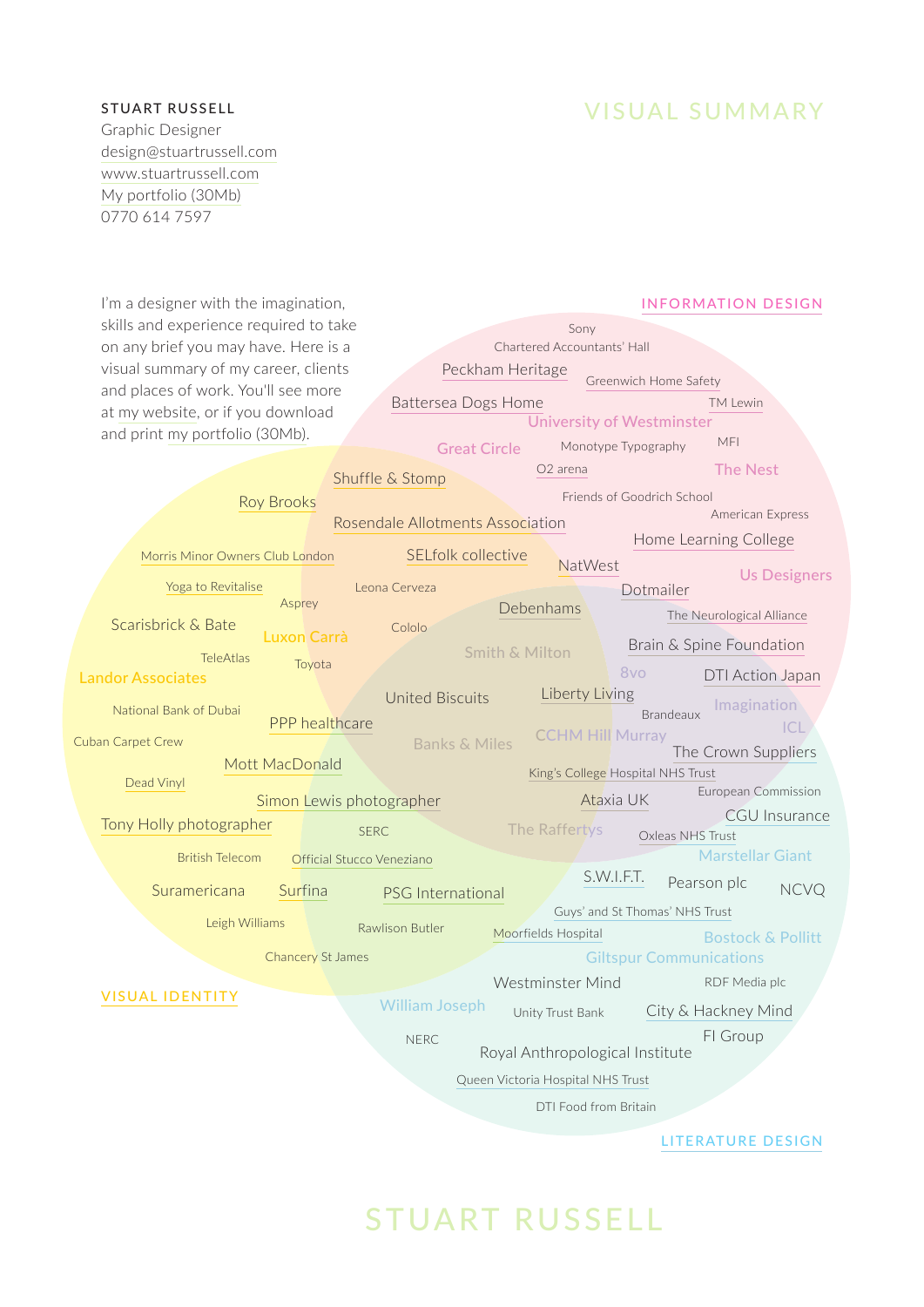# PROFILE

### STUART RUSSELL

Graphic Designer [design@stuartrussell.com](mailto:design@stuartrussell.com) [www.stuartrussell.com](http://www.stuartrussell.com) [My portfolio \(30Mb\)](https://stuartrussell2.files.wordpress.com/2017/02/stuart_russell_300dpi_portfolio_2017-02-28.pdf) 0770 614 7597

### SKILLS SUMMARY

I am an experienced designer, typographer, and artworker. I use most of the industry-standard software including Adobe Creative Suite (mainly InDesign, Illustrator, Photoshop, Acrobat, and Dreamweaver) and Quark XPress – I use other programs too. I'm familiar with Wordpress, working with bespoke CMS systems and can do some simple coding. I have a new iMac in my home studio.

## [LITERATURE DESIGN](https://stuartrussell2.wordpress.com/project-type/literature-design/)

At heart I'm a typographer and enjoy working with type and typographic structure for print and literature systems. I have designed a large range of sales, marketing and information materials including manuals, magazines, business and government brochures, newsletters, academic journals and award-winning annual reports.

### [WEB AND INFORMATION DESIGN](https://stuartrussell2.wordpress.com/project-type/information-design/)

For Liberty Living and Brandeaux I have designed online campaigns and modifications to their web presence whilst maintaining websites through their bespoke CMS system. I have designed web banners, facebook pages, email newsletters and email campaigns. I have designed built and maintain Wordpress-based websites for local clients including Rosendale Allotments Association and South East London folk orchestra. I have designed and managed sign projects including the signing of Chartered Accountants' Hall in the City. I have developed a complete set of business icons for NatWest bank. I have designed information and fundraising campaigns for Battersea Dogs Home, the Brain & Spine Foundation and Ataxia UK. I worked with the Brand Manager, Visual Merchandisers and Creative Team at Debenhams on retail display projects, seasonal events and I created a range of templates and a manual for their bespoke ticketing system.

### [VISUAL IDENTITY](https://stuartrussell2.wordpress.com/project-type/visual-identity/)

I have designed and implemented corporate identity and new branding schemes. For larger projects I usually either head or work with a team, eg: United Biscuits and Mott MacDonald designed at Banks & Miles, PPP healthcare identity and the 'A' monogram branding for Asprey designed at Smith & Milton. Smaller jobs I design and produce on my own eg. visual identities for local businesses, charity organisations, photographers or interior designers.

### ARTWORK AND PRODUCTION

I do most of my own artwork, often for others too – I like to be thorough and accurate. I usually put simple mailshots together in Dreamweaver and have an understanding of html and css.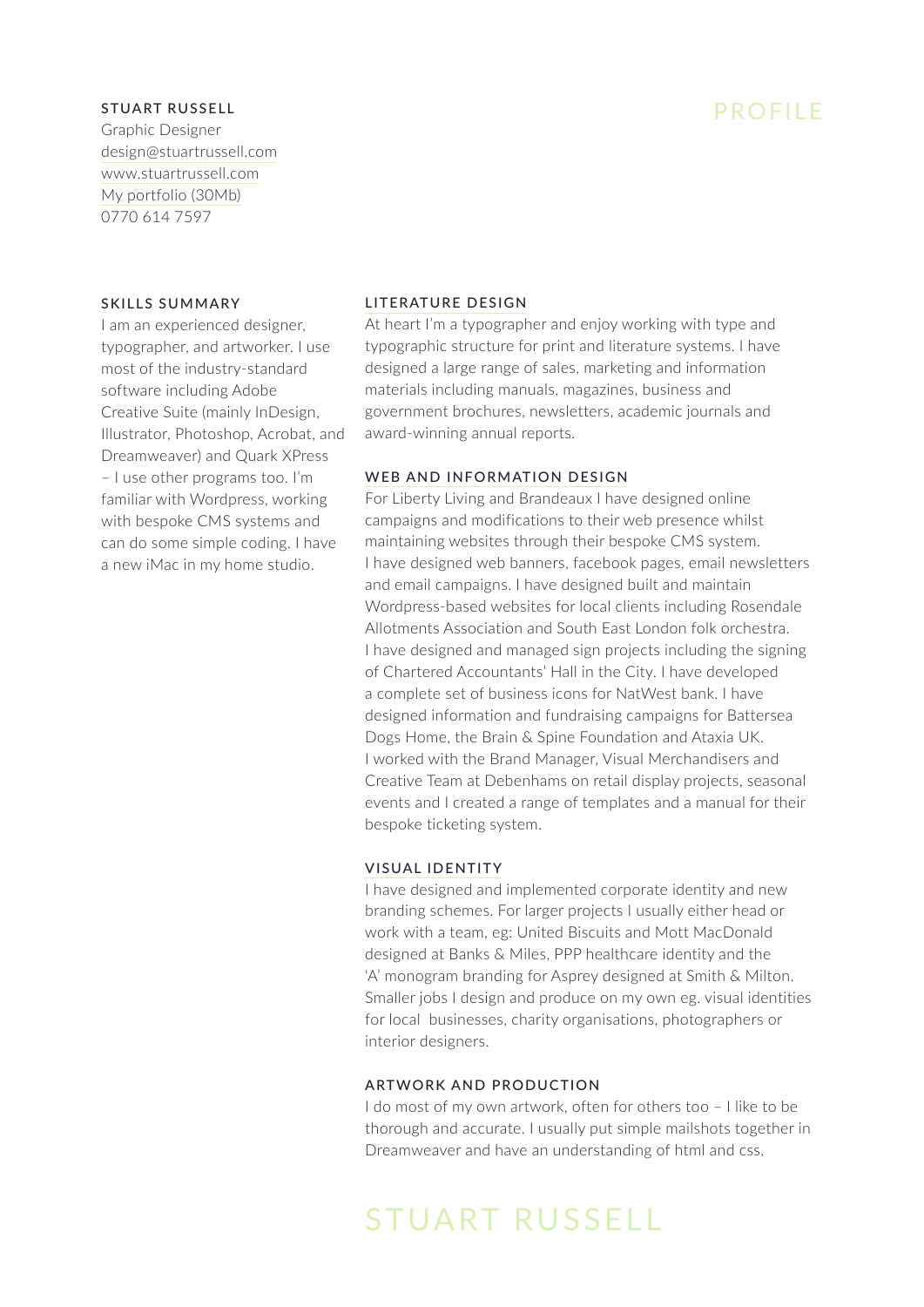## REPORTS EXPERIENCE

### STUART RUSSELL

Graphic Designer [design@stuartrussell.com](mailto:design@stuartrussell.com) [www.stuartrussell.com](http://www.stuartrussell.com) [My portfolio \(30Mb\)](https://stuartrussell2.files.wordpress.com/2017/02/stuart_russell_300dpi_portfolio_2017-02-28.pdf) 0770 614 7597

### SUMMARY, EXPERIENCE

I am an experienced designer, typographer, and artworker. I use most of the industry-standard software including Adobe Creative Suite (mainly InDesign, Illustrator, Photoshop, Acrobat, and from time-to-time Dreamweaver) and Quark XPress – I use other programs too.

### REPORTS DESIGN, TYPESETTING, ARTWORK

I design, typeset and artwork annual reports, financial documents and fact sheets for FTSE 100 companies, small and medium size businesses, investment funds, Government organisations, NHS Trusts and health charities.

At heart I'm a typographer and I have always enjoyed working with type and typographic structure for print and literature systems. I pay attention to detail, combining clarity and accuracy to create reports tailored to each clients' needs. I like to think that after the initial review looking back at a year, I pay as much attention to the governance and accounts sections.

Prior to my design education I studied two years for ACCA certified accountancy foundation exams. I learned how accounts are put together, how to create and to read a balance sheet and profit and loss account. This general grounding has proved very useful in the years since as I have been designing, typesetting or artworking reports and financial documents.

I have worked with design groups including Banks and Miles, Smith and Milton, Imagination, Bostock and Pollitt, William Joseph, The Raffertys and CCHM / Hill Murray Financial Advertising on annual reports projects. I have also designed, artworked and overseen production of reports and other financial statements for clients of my own.

Between July 2011 and July 2013 I worked directly for Brandeaux Investment Fund Managers as Graphic Designer, based in their City head office in the Gherkin. Among my duties, for the five Brandeaux investment funds, I artworked interim and annual reports and monthly fact sheets for private distribution to Brandeaux' investors and to IFAs promoting the funds.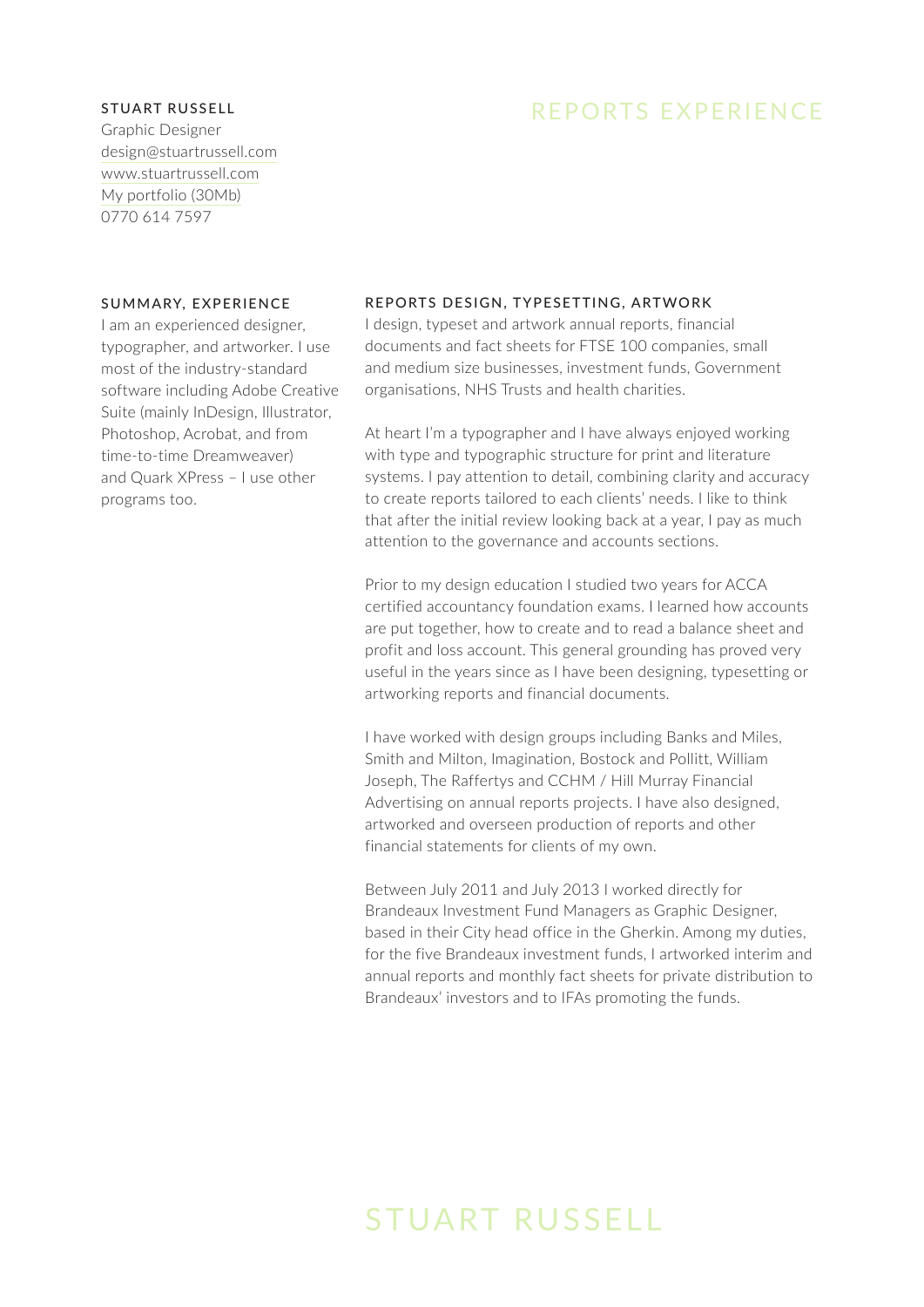## ANNUAL REPORTS

### STUART RUSSELL

Graphic Designer [design@stuartrussell.com](mailto:design@stuartrussell.com) [www.stuartrussell.com](http://www.stuartrussell.com) [My portfolio \(30Mb\)](https://stuartrussell2.files.wordpress.com/2017/02/stuart_russell_300dpi_portfolio_2017-02-28.pdf) 0770 614 7597

### SUMMARY, REPORTS

I have been designing, artworking, typesetting and overseeing print production of annual reports since I started working as a designer.

I design and/or artwork reports directly for organisations, I can also work as part of a Design team or as a Freelancer within an in-house Marketing department or Financial Advertising Agency.

2011–2013; Brandeaux' five investment funds, annual and interim reports (two years), also monthly fact sheets; artwork and production management.

2007–2008; RDF Media plc annual reports; artwork (two reports).

2006; Battersea Dogs Home annual report; contributions to initial themes and ideas and design of some layouts.

2005; Ataxia UK annual report and calendar; design, art direction, artwork and production management.

2004; Neurological Alliance annual report and 'Neuro numbers'; design, artwork and production management.

2002; City & Hackney Mind annual report; design, art direction, artwork and production management.

2001; DTI Food from Britain annual report; design and artwork. 2000; seven NHS Trust annual reports; Moorfields Hospital (also year plan for 2001), design and artwork; Queen Victoria Hospital, layout and artwork; Kings' College Hospital, design and artwork; Guys' & St Thomas', design and artwork; Oxleas, artwork; Hommerton Hospital, artwork; Queen Mary's Hospital, design and artwork.

2000; Imperial Cancer Research Fund annual report; artwork. 1999–2007; Westminster Mind annual reports; design, art direction, artwork and production management (eight reports). 1997–1998; NatWest customer booklets; design, design implementation, artwork and production management of literature explaining the complete range of the bank's services.

1994; Unity Trust Bank annual report; design and artwork. 1991–1992; Pearson plc interim and annual report; design, artwork and production management.

1991; Society for Worldwide Interbank Financial Transactions (S.W.I.F.T.) annual report; design, art direction and artwork. Winner of two Donside Graphic Design Awards (1991).

1988–1992; National Council for Vocational Qualifications (NCVQ) annual reports; account management, design, artwork and production management (their first five reports).

1987; Natural Environment Research Council (NERC) annual report; artwork.

1986–1987; WH Smith annual and interim reports; artwork for both in 1986; design and artwork in 1987.

1986–1987; City University annual reports; artwork and production management (two reports).